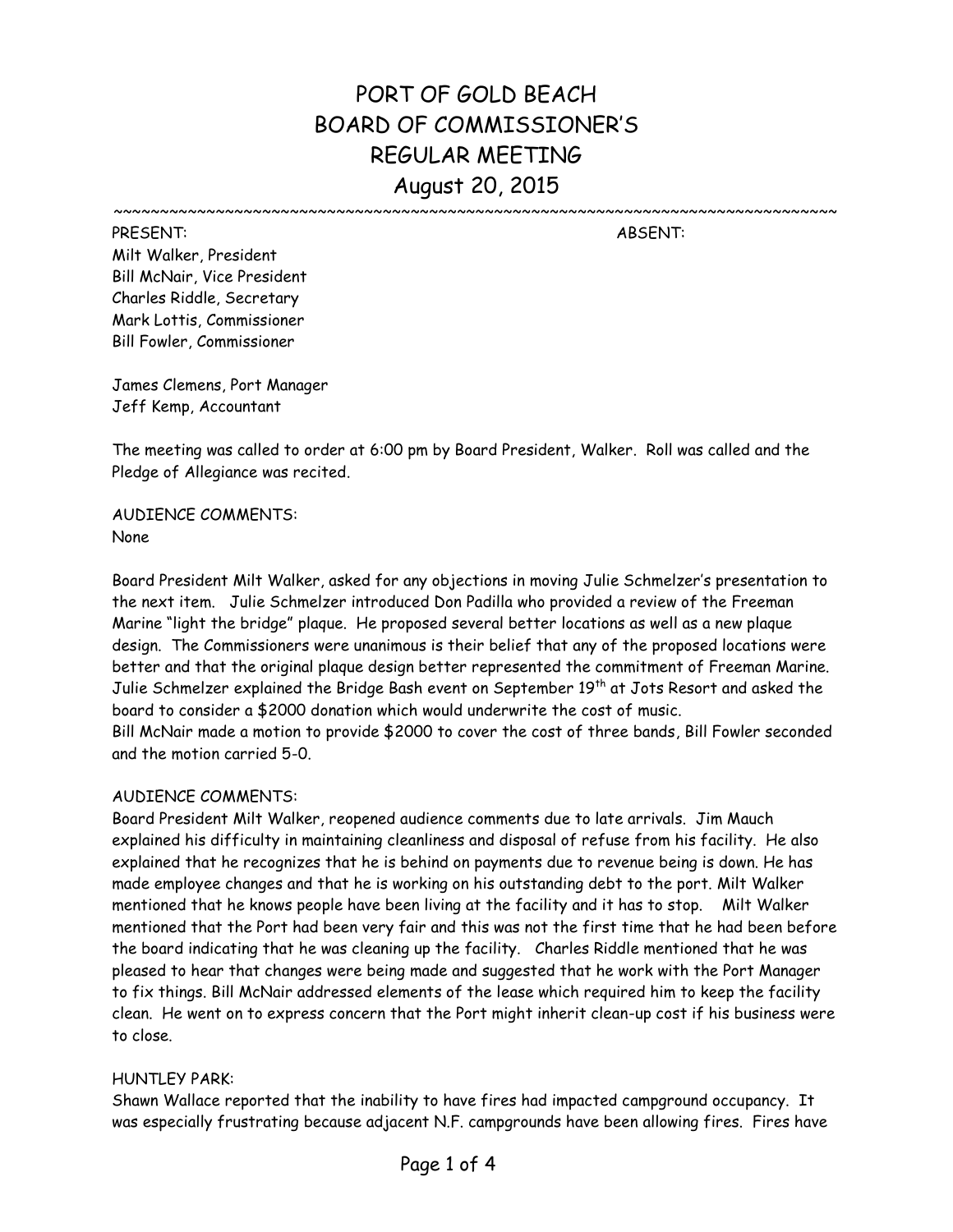been allowed for the last week and it has helped fill the park. Wallace shared his frustration over stolen items and vandalism of restrooms. He requested consideration of surveillance equipment and the commissioners agreed that the topic should be explored further.

## SHOP SUPERVISOR:

Aaron Duncan reported that the old sailboat has been cut up and removed. Several storage bays have been painted. The hoist motor and the wire rope should be replaced soon. The wire rope was replaced about one year ago. When the new motor and wire rope are installed we should have training for all authorized users. The additional no wake and channel buoys are now installed with the help of OSP. Delivered one dozen new fire rings to Huntley Park. We have recently had trouble with a transient who was checking out cars and being a nuisance at the Cannery Building. We also have an RV that has been camping at Orchard Bar then later at Jim Hunt Bar. We have asked several times to vacate and the Port Manager has now placed a request to Curry County S.O. Estimates are being obtained for trimming or removal of large trees that are a potential hazard Canfield Bar.

## OLD BUSINESS:

James Clemens (P.M.) briefed the commissioners that an ATF permit was not needed as long as The Port facilitates the pinniped hazing program. Curry Sport Fishing will submit a request for refund and cancellation of permit request. Clemens reviewed the Core task list for 14-15 and 15-16 with the commissioners.

## NEW BUSINESS:

**MOTION: move that the Port of Gold Beach accept the FAA offer and conditions of the AIP Grant 3-41-0021-013-2015 for \$217,300 for the Update Airport Master Plan study project and that the Board of Commissioners authorize Commissioner Riddle to sign the Grant Acceptance as the Designated Official Representative of the Port of Gold Beach.** Motion made by McNair and seconded by Fowler. Motion passed by a vote of 5 for, 0 against. **MOTION: move that the Port of Gold Beach approve Task Order Number 4 with WHPacific for professional services at the airport for Master Plan and Airport Layout Plan Update.** Motion made by Walker and seconded by McNair. Motion passed by a vote of 5 for, 0 against.

### APPROVAL OF MINUTES:

**MOTION: To approve the July 16, 2015 minutes.** Motion made by Riddle and seconded by McNair. Motion passed by a vote of 5 for, 0 against **MOTION: To approve the August 03, 2015 minutes.** Motion made by Walker and seconded by Riddle. Motion passed by a vote of 5 for, 0

### ACCOUNTS PAYABLE:

**MOTION: To accept accounts payable for July 20, 2015 and August 5, 2015.** Motion made by McNair and seconded by Lottis. Motion passed by a vote of 5 for, 0 against.

# ACCOUNTS RECEIVABLE:

Bill McNair began the discussion stating that Jim Mauch was now in arrears \$4500. Walker stated that this must come to an end. Riddle mentioned that he had suggested that Clemens meet regularly with Mauch. Lottis stated that this was not fair to the other tenants who paid on time. Walker added that there was a long history of indebtedness to The Port. McNair suggested that there may be other debt including tax and payment to the building owner Mike Neil. Fowler inquired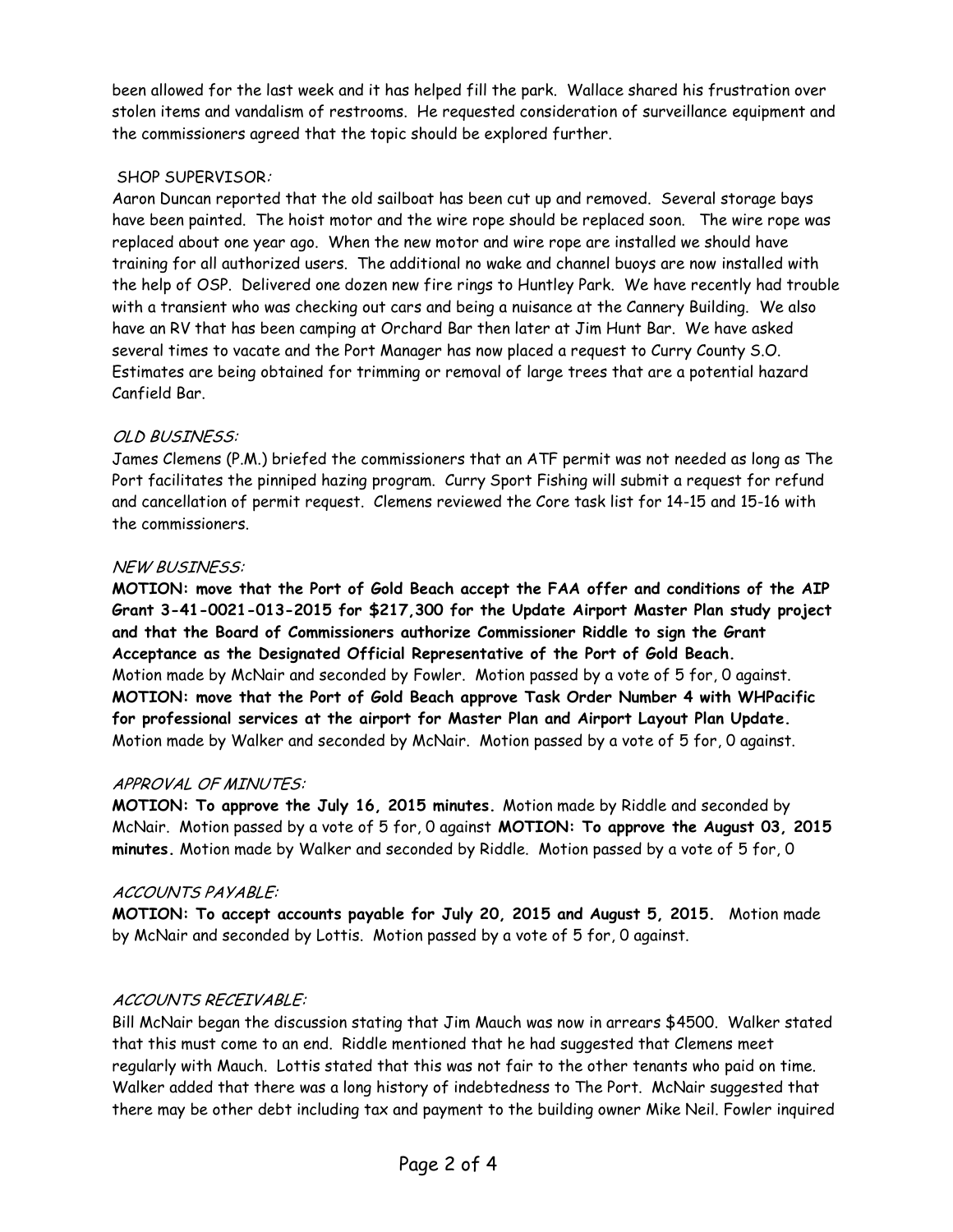about past efforts to become current on debt and McNair shared past history of lump sum payments.

## BUDGET REPORT:

Jeff Kemp apologized for the initial problem with check printing and the fact that the budget report had previously been presented in letter format. The Cash Report is a two-pronged report which provides the actual cash amount in each sub-account. The bottom portion provides a cash flow report and a cross check. This month there is not much activity. Airport revenue is consistent with last year with very little tie down fees. Marine revenue was slightly up with moorage distributed differently than last year. The Canary revenue is identical although second story is slightly behind last year. Bay Storage is up this year and land leases are slightly down. Port received the last \$270 from Wier and \$195 for sale of a surplus table saw. Jeff Kemp cautioned that personnel services funding will not reconcile by line item with the approved budget, but the total should be the same. The dues for Oregon Coastal Zone Management Association (OCZMA) were \$500, and \$1000 for the Pacific Northwest Waterways Association (PNWA). There was nothing to report for the Airport. Season buoys required \$278 to be spent at Englund Marine for buoy chain. There were additional misc charges for equipment maintenance and facility repair. Huntly Park revenues are up \$2800 over last year.

### MANAGER'S REPORT:

James Clemens tanked the Port Commissioners for making him the Port Manager. Clemens reported that there were several compliance issues that need to be addressed including a large quantity of contaminated fuel and waste motor oil. There will be changes to storage of corrosives, paint, and isolation of good fuel from bad. The explosives container currently that was provided by Curry Sport Fishing for the storage of sea lion hazing pyrotechnics has to be a Type 2 vice a Type 4. The Port is ordering a type 2 container and will be reimbursed by Curry Sport Fishing. Several verbal warnings were given to a camper who migrated from Orchard Bar down to Jim Hunt Bar. The OSP & Curry County S.O. has been asked to intervene. The AWOS at the Airport had a major casualty and we had Vaisala repair. The Airport has been selling an increased amount of Jet "A". Three thousand gallons were ordered/delivered and the tank unexpectedly wouldn't hold the full amount which was less than 90%. Even after removing 200gl we still couldn't get the remaining fuel transferred. We solicited an estimate for tree trimming at the edge of the Canfield Bar property to eliminate potential damage to a neighbor's property. Paul Horn's last day is Sunday 23 August. There are a couple of candidates for the position who will be interviewed. Manager set private buoys with the assistance of OSP. Jack Aiken with EMC will be meeting manager on 21 Aug. SDAO meeting in Gold Beach on 27 Aug 15. Randy Kruckenberg meeting with Charles Riddle and Manager on 28 Aug. South Coast Ports meeting in Bandon on 09 Sep. OPPA Conference in Bandon 1-2 October.

# COMMISSIONER'S COMMENTS:

McNair asked about the River Dredging, Clemens stated that he will be seeing Kate Growth and Tyler Krug and will inquire. Lottis added that dredging this fall would impact fishing. Walker agreed that dredging this fall would mess up fishing. Lottis mentioned that he would be happy to comment on the spring dredging success or lack of success. Lottis mentioned his frustration over the scheduling of OSMB classes being scheduled during prime fishing season. Fowler added that launches and recovery were fast. Walker mentioned that OSMB boats were not operating with due regard to other vessels. McNair reiterated his frustration over the dates for the class. Spring or early Summer would work much better. Walker added that he actually observed two vessels racing.